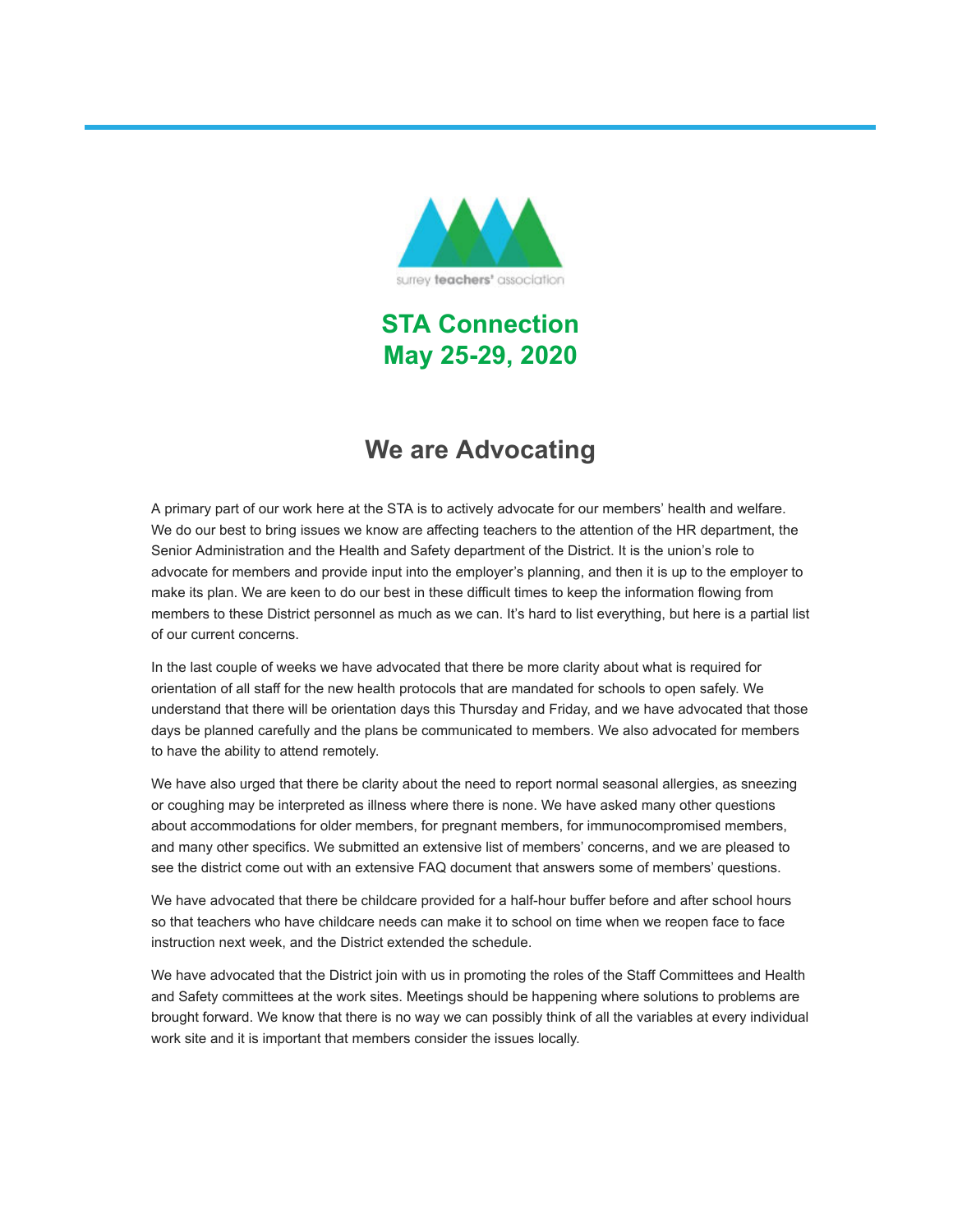Advocacy works, and it makes a difference! **Please support our work at the district level by paying attention to details and advocating at the school level.** Since the pandemic will affect our work lives for many more months, now is the time to participate in committee work!

# **WSBC Safety Plan Stage 3 – resumption of In-class Learning**

This COVID-19 Safety Plan outlines the six-step process Surrey Schools will take while moving to Stage 3 during the COVID-19 pandemic. Each step outlines the initiatives the District will implement prior to resuming operations. A copy of this plan will be posted on the District and School Websites in accordance with the order of the Provincial Health Officer. Your Administrator will review Health Safety items with staff this week in preparation of Stage 3 resumption of in-class learning on June 1. Please communicate with your Administrator how you plan to participate in this week's health and safety orientation, either in person or via video conference.

We are aware of the form that all staff are being asked to complete upon return to work sites as it was shared with STA and CUPE prior to use. This form is included in the District WSBC Safety Plan which is required by each district in accordance with the order of the PHO. This form has already been used for our ESW child care providers, and it is reasonable to complete the form upon return to your work site. The form is not a waiver of any of your rights under the collective agreement or legislation.

Look for the following documents prepared by the District Health and Safety Team to be available for staff this week:

The Stage 3 Return to School FAQ document contains some frequently asked questions of what schools will look like for a June 1st return to school.

Information on Non-Medical Face Masks - Surrey Schools employees who wish to bring a mask from home to wear at work are welcome to do so. This district guide includes details about appropriate use, how to put on/remove a non-medical face mask.

We are still waiting for response from HR on members' requests for accommodation to continue teaching remotely from home. We expect to communication with the District prior to June 1 as to how they plan to manage the large volume of requests.

## **STA AGM**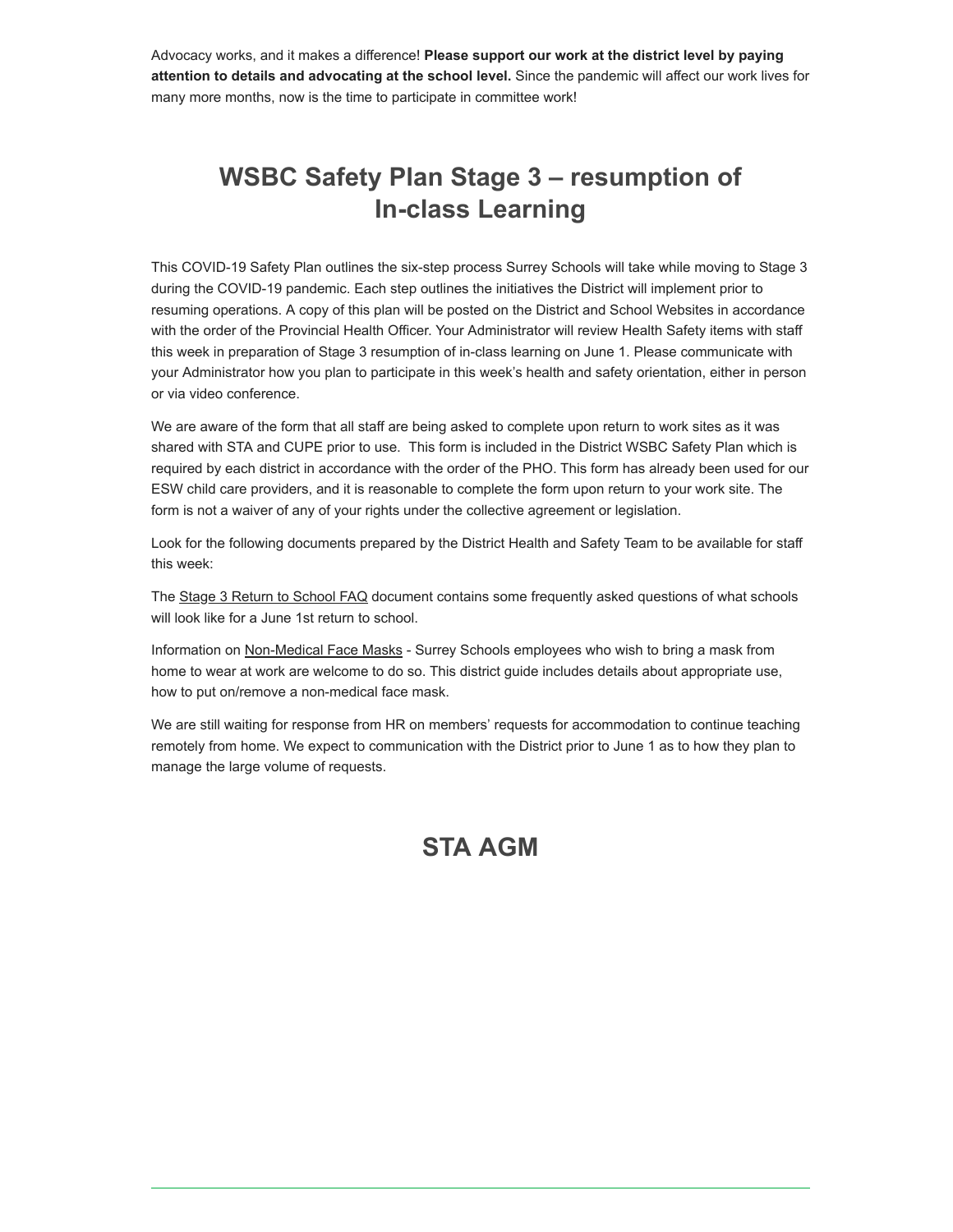

This year's STA AGM will be taking place at 4:00 pm on Wednesday, June 10 via Zoom. All members who [wish to attend will need to sign up individually as the registration keys are one use only. You can register](https://surreyteachers.us20.list-manage.com/track/click?u=37ec644ae87e34b54b3912660&id=161c8459cd&e=7261da6bdb) now with your surreyschools email. For more information, please visit our [AGM 2020](https://surreyteachers.us20.list-manage.com/track/click?u=37ec644ae87e34b54b3912660&id=55fdf7fafd&e=7261da6bdb) webpage.



- $-May 25-27 BCTF AGM$
- $•$  May 26 Round 2 begins
- May 28 Awards Committee
- June 1 Pro-D Committee
- June 2 Round 2 applications close
- June 2 Executive Committee
- June 3 STARA Steering Committee
- June 4 Members of Colour Committee
- June 8 Young Worker Committee
- June 9 Convention Committee
- June 10 Virtual STA AGM

# **Transfer Round 2 begins this week!**

We have reached an agreement with the District to adjust the transfer round timelines slightly, as seen in the attached document. If you are a teacher with a continuing contract, you are eligible to apply for positions in Rounds 1 and 2.

Last year, the STA filed a number of grievances related to the transfer rounds. In our discussions with Human Resources and school principals, we got some insight into the inner workings of the process.

There are three parts to the transfer process. The first is the online application. Apply for postings using Employee Self Serve. The first page includes your personal information. The Collective Agreement requires that principals shortlist candidates for positions by seniority, provided they have the necessary qualifications. Make sure the personal information page of Employee Self Serve makes it clear how you are qualified for the position for which you are applying. You have the option on this page to indicate whether or not you agree to have your current principal or vice-principal contacted for a reference. We have been assured by Human Resources that if you select "No" to having current admin contacted,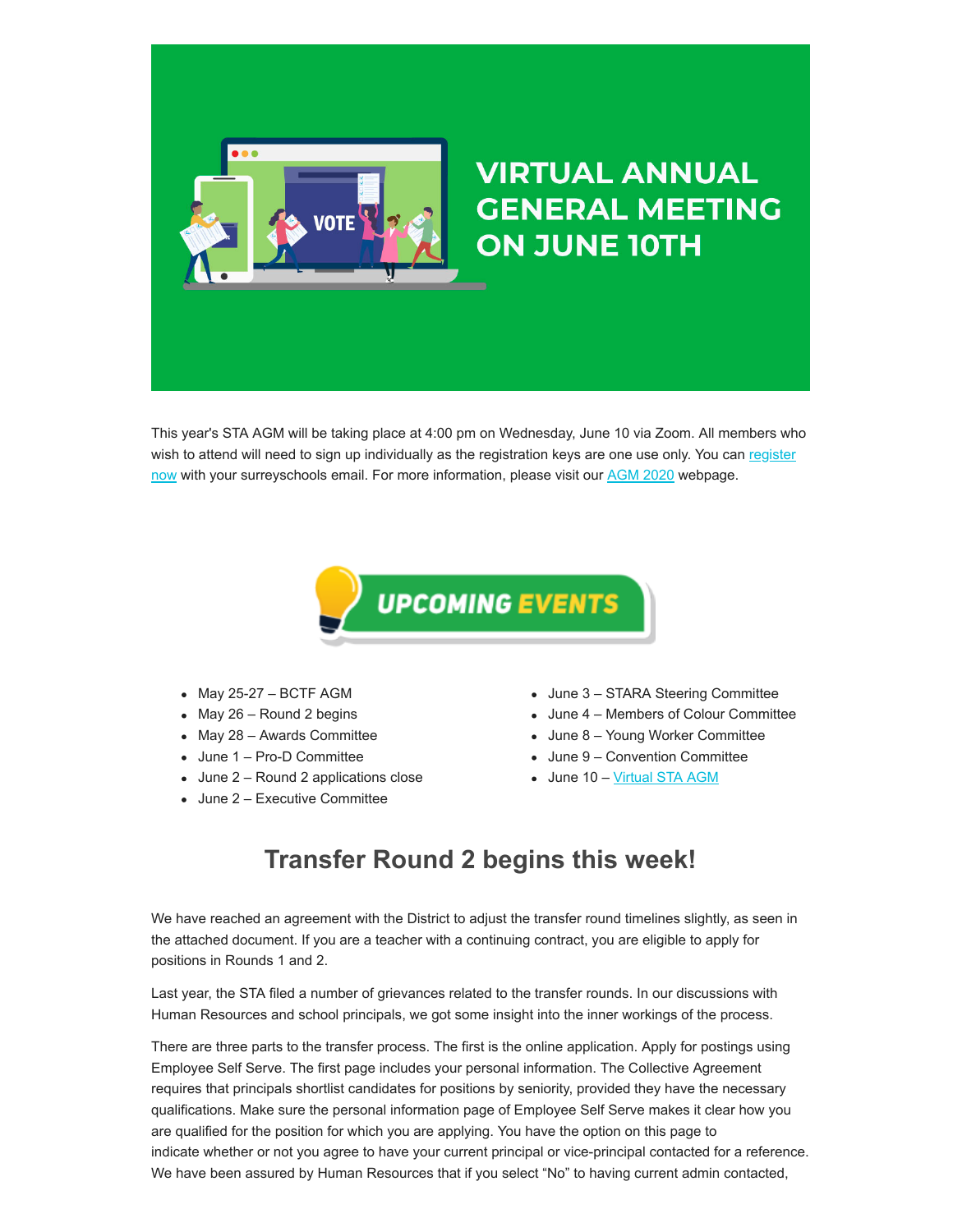they will not be. However, you will need to provide the names and contact information for two people, usually administrators, who have recently seen you teach.

The other two parts to the transfer process are the interview and a reference check. The STA's position is that the interview should come first, followed by the reference check. The district does not agree.

The interview is perhaps the most important part of the process. The Collective Agreement states: "The Board will appoint the most senior applicant possessing the necessary qualifications except where it can be demonstrated that a less senior candidate is more suitable." Most principals use the interview to determine suitability. Principals indicated to us that, rather than hearing theoretical or general responses to questions, they are interested in hearing about real examples of what is happening in teachers' classes. Prior to the interview, read the School Profile in the posting and be ready to indicate how your practice will fit into the culture of the school. Use the interview to help the principal to understand how you will be an asset to the school. You should also use the interview to decide whether you think the position would be a good fit for you.

Principals almost always contact someone for a reference check. Regardless of whether or not you agree to your current administrator providing the reference, or if you choose someone else, talk to your references prior to the deadline for submitting applications. Ask the references to tell you what they will say and take notes of what they tell you. Do not assume that because you get along well with your principal, or that they have never expressed any criticism of you, they will give you a positive reference. In several of last year's grievances, teachers were shocked to learn that their principal had provided a negative reference.

The transfer process is stressful for many members. Being prepared may help alleviate some of the stress and will ensure that you can present yourself as strongly as possible to principals.

### **Retroactive Pay – Check Your Paystub This Week!**



We can expect to receive our 2% retroactive salary payment by June 5! (Earnings that require individualized manual retro calculations, such as remedy and maternity/parental leave top-ups, to be paid by June 30.) This increase also applies to TTOCs and Summer School employment. The retroactive 2% [increase is calculated on pay for every day worked since July 1, 2019. View the revised salary grid for](https://surreyteachers.us20.list-manage.com/track/click?u=37ec644ae87e34b54b3912660&id=5892bbad05&e=7261da6bdb) Surrey.

## **BCTF AGM**

Your 63 elected delegates are "at" the BCTF AGM this week, taking place Monday-Wednesday from 1:00 - 5:30 pm. The remote conference has been an odd experience so far, as the agenda has been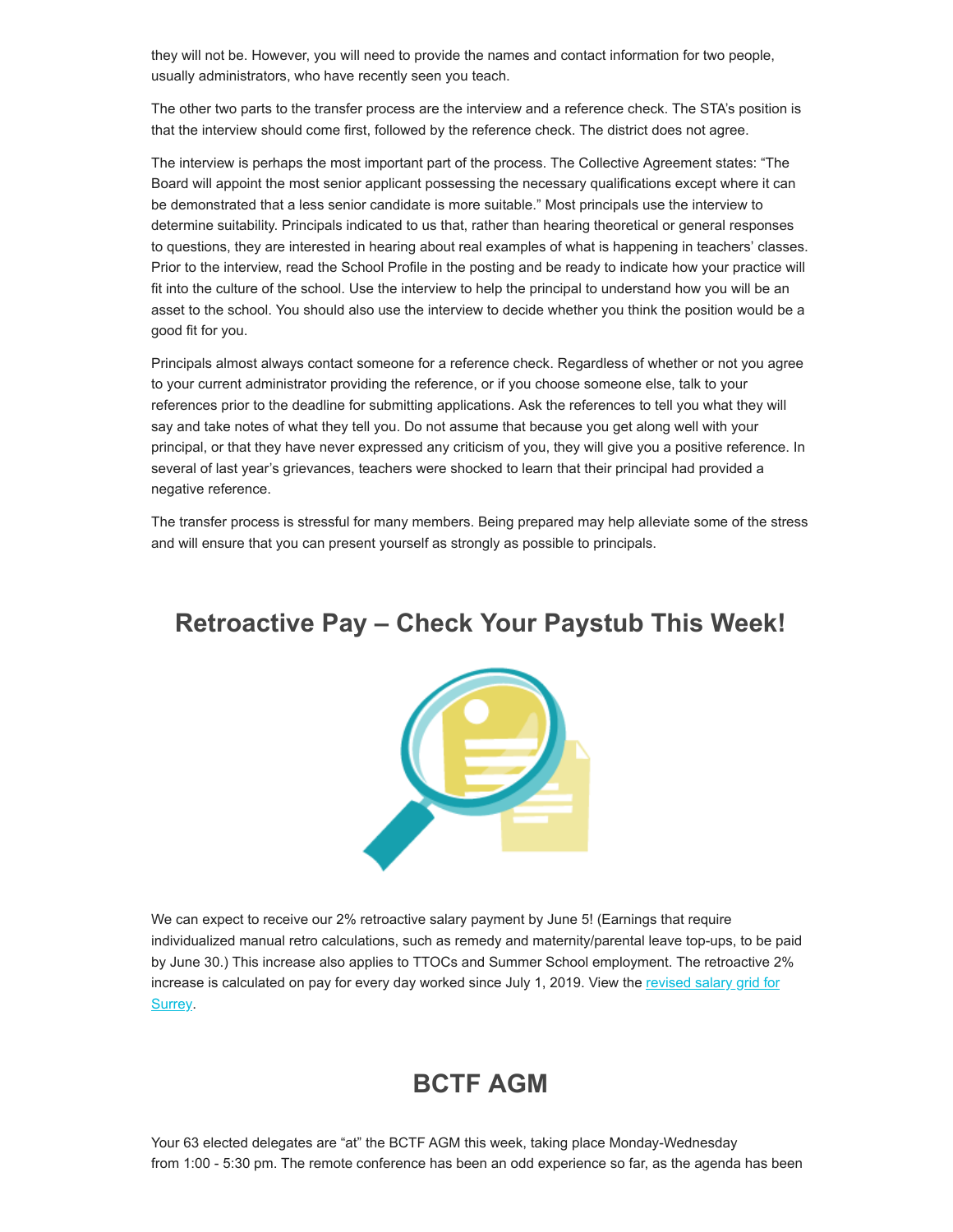drastically reduced and we can't see our colleagues from around the province because the debate is happening via a telephone town hall. One update is that the AGM has decided to reduce the regular BCTF fee from 1.79% to 1.69%, while the fee for TTOCs will remain 1.59%. The Salary Indemnity Plan fee will increase from 1.87% to 1.97% to reflect the costs of running SIP and the impact of market fluctuations on the Salary Indemnity Fund. Our [Kevin Amboe](https://surreyteachers.us20.list-manage.com/track/click?u=37ec644ae87e34b54b3912660&id=beb0533965&e=7261da6bdb) and [Matt Westphal](https://surreyteachers.us20.list-manage.com/track/click?u=37ec644ae87e34b54b3912660&id=3b034e54ab&e=7261da6bdb) have put their names in for election to Member-at-Large on the BCTF Executive, we wish them both luck!

# **Summer Pro-D Vote**

We recently reached agreement with the district regarding the summer pro-d vote. This year, votes will be conducted during a virtual staff meeting using the Polly add on in Teams. Polly allows for anonymous and accountable voting during a virtual staff meeting where only those members who are eligible to vote are able to. It is the only method that meets the criteria of an accountable and anonymous vote. Other voting platforms such as Survey Monkey and Forms in Teams were reviewed but did not meet necessary criteria.

Staff reps and ProD reps will be receiving an email package regarding summer pro-d and the vote. Please watch your emails.



## **Cash Those Cheques!**

If you receive a cheque from the STA, please deposit it ASAP and don't hang on to it. Hanging on to cheques can either result in the cheque being lost or going stale-dated.

Also, if you deposit it via the picture method, please make a note of it on the cheque so you don't accidentally deposit it twice. This will really help lighten the workload of the STA bookkeeper.



We are so proud to be Surrey Teachers and we know there are amazing things happening around the district that we would love to hear about. In the spirit of acts of kindness, we would love for our members to send us a "shout out" about a colleague who inspires you and who you think deserves recognition,